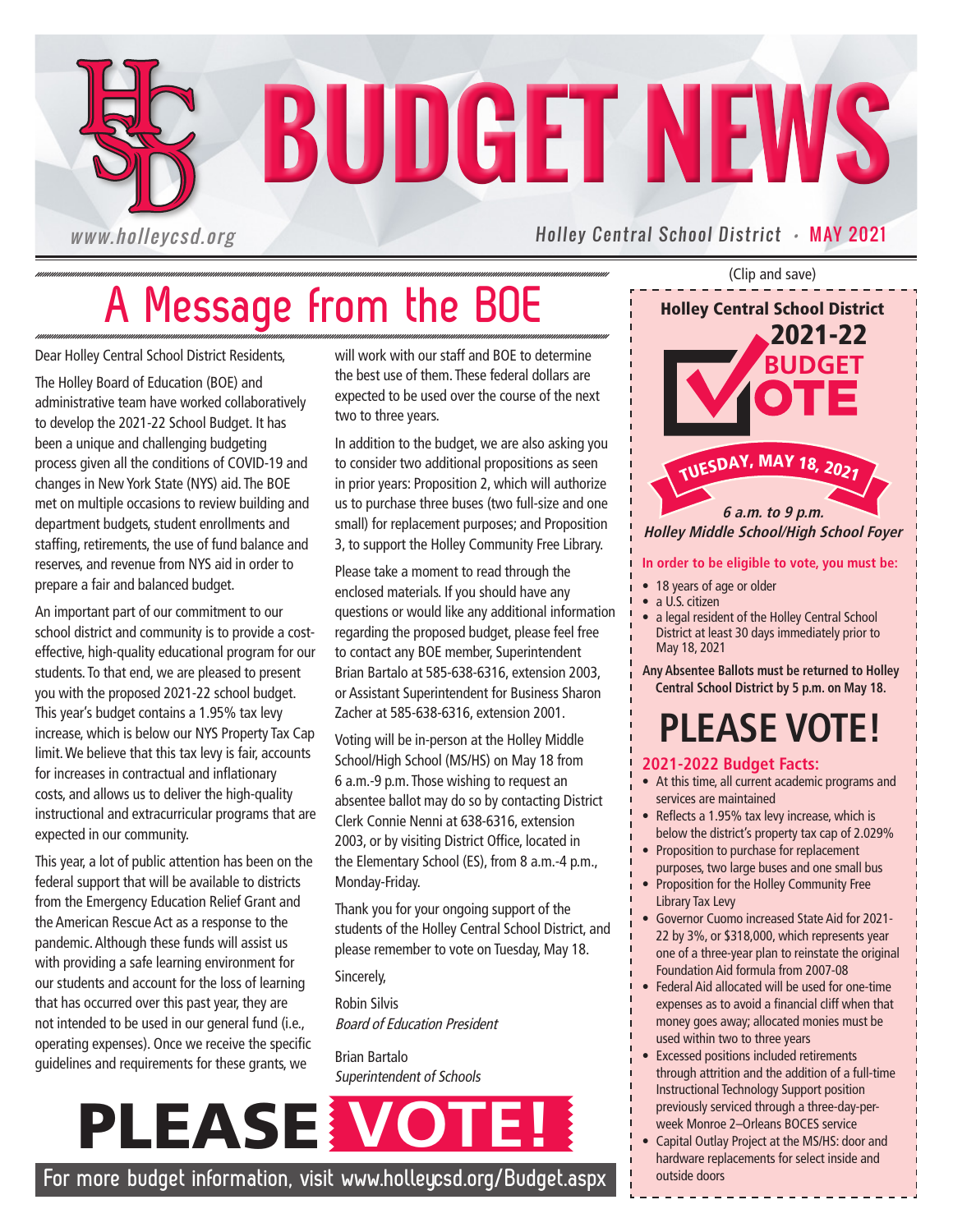# **Holley Central School District Budget Notice**

| <b>Overall Budget Proposal</b>                                                                                                     | <b>Budget Adopted</b><br>for the 2020-21<br><b>School Year</b> | <b>Budget Proposed for</b><br>the 2021-22 School<br>Year | <b>Contingency Budget</b><br>for 2021-22 School<br>Year* |
|------------------------------------------------------------------------------------------------------------------------------------|----------------------------------------------------------------|----------------------------------------------------------|----------------------------------------------------------|
| Total Budgeted Amount, Not Including Separate Propositions                                                                         | \$25,780,000                                                   | \$26,150,000                                             | \$25,956,518                                             |
| Increase/Decrease for the 2021-22 School Year                                                                                      | \$0                                                            | \$370,000                                                | \$176,518                                                |
| Percentage Increase/Decrease in Proposed Budget                                                                                    | 0%                                                             | 1.44%                                                    | 0.69%                                                    |
| Change in the Consumer Price Index                                                                                                 | 0%                                                             | 1.23%                                                    |                                                          |
| A. Proposed Tax Levy to Support the Total Budgeted Amount                                                                          | \$7,427,919                                                    | \$7,572,763                                              |                                                          |
| B. Levy to Support Library Debt, if applicable                                                                                     | \$0                                                            | \$0                                                      |                                                          |
| C. Levy for Non-Excludable Propositions, if applicable**                                                                           | \$0                                                            | \$0                                                      |                                                          |
| D. Total Tax Cap Reserve Amount Used to Reduce Current Year Levy                                                                   | \$0                                                            | \$0                                                      |                                                          |
| E. Total Proposed School Year Tax Levy $(A + B + C - D)$                                                                           | \$7,427,919                                                    | \$7,572,763                                              |                                                          |
| F. Total Permissible Exclusions                                                                                                    | \$0                                                            | \$0                                                      |                                                          |
| G. School Tax Levy Limit, Excluding Levy for Permissible Exclusions                                                                | \$7,427,919                                                    | \$7,572,763                                              |                                                          |
| H. Total Proposed School Year Tax Levy, Excluding Levy to Support Library Debt, and/or<br>Permissible Exclusions $(E - B - F + D)$ | \$7,427,919                                                    | \$7,572,763                                              |                                                          |
| Difference: (G - H); (Negative Value Requires 60% Voter Approval - See Note Below<br>Regarding Separate Propositions)**            | \$0                                                            | \$0                                                      |                                                          |
| <b>Administrative Component</b>                                                                                                    | \$2,904,730                                                    | \$2,763,014                                              | \$2,763,014                                              |
| Program Component                                                                                                                  | \$17,729,603                                                   | \$18,171,186                                             | \$18,122,704                                             |
| Capital Component                                                                                                                  | \$5,145,667                                                    | \$5,215,800                                              | \$5,070,800                                              |

\* Provide a statement of assumptions made in projecting a contingency budget for the 2021-22 school year, should the proposed budget be defeated pursuant to Section 2023 of the Education Law. Assumptions used to determine contingent budget includes equipment purchases of \$93,483 and capital project outlay of \$100,000.

\*\* List Separate Propositions that are not included in the Total Budgeted Amount: (Tax Levy associated with educational or transportation services propositions are not eligible for exclusion and may affect voter approval requirements.)

| Description | <b>Amount</b> |
|-------------|---------------|
| None        |               |

|                                                           | Under the Budget Proposed for<br>the 2021-22 School Year |
|-----------------------------------------------------------|----------------------------------------------------------|
| <b>Estimated Basic STAR Exemption Savings<sup>1</sup></b> | \$669                                                    |

 $^{\rm +}$  The basic school tax relief (STAR) exemption is authorized by section 425 of the Real Property Tax Law.  $\quad \quad$  must be returned by Tuesday, May 18, 2021 by 5 p.m.

The annual budget vote for the fiscal year 2021-22 by the qualified voters of the Holley Central School District, Orleans County, NY, will be held at the Middle School/High School (MS/HS) in said district on Tuesday, May 18, 2021 between the hours of 6 a.m. and 9 p.m., prevailing time in the Holley MS/HS, at which time the polls will be opened. Absentee ballots

# **Budget Q & A**

#### **Does the budget include any changes in academic programs for our students?**

No. The Board of Education has continued all of the existing school day academic programs and courses the district currently offers.

### **Is Holley below the "tax levy limit"?**

Yes. The Board of Education is proposing a 1.95% tax levy increase. The tax levy limit for 2021-22 is 2.029%. The average tax rate will be approximately \$23.09 per \$1,000 of assessed value.

#### **How is the tax levy different from a tax rate?**

A tax levy equals the total amount of money the school district will collect from local property owners to fund its budget. It is calculated after factoring in all other revenues, including state

aid. The tax rate – or the amount to be charged for every \$1,000 of assessed property value – is calculated by dividing the tax levy by the total assessed value of the school district, which is determined by the town assessment office and issued July 1. Tax rates cannot be calculated until August, when final equalization rates become available.

### **With the tax levy limit law, does the public still vote on a school budget?**

Yes. Residents will still vote on a proposed school budget appropriation on May 18 inperson or via absentee ballot.

### **Federal CARES Act Funds**

Federal CARES Act monies will be an application process; may be used from March 13, 2020-September 30, 2022. Funds must be reported in the General Fund and must also be offered to out of district schools where Holley students are enrolled.

#### **Emergency Education Relief Grants to Governors (CRRSA)**

Federal CRRSA monies will be an application process; may be used from March 13, 2020-September 30, 2023. Funds must be reported in the Federal Fund and recommended for one-time purchases, not operating expenses.

### **American Rescue Plan Act of 2021 (ARPA)**

Federal ARPA monies will be an application process; may be used from March 13, 2020-September 30, 2024. Funds must be reported in the Federal Fund and recommended for one-time purchases, not operating expenses.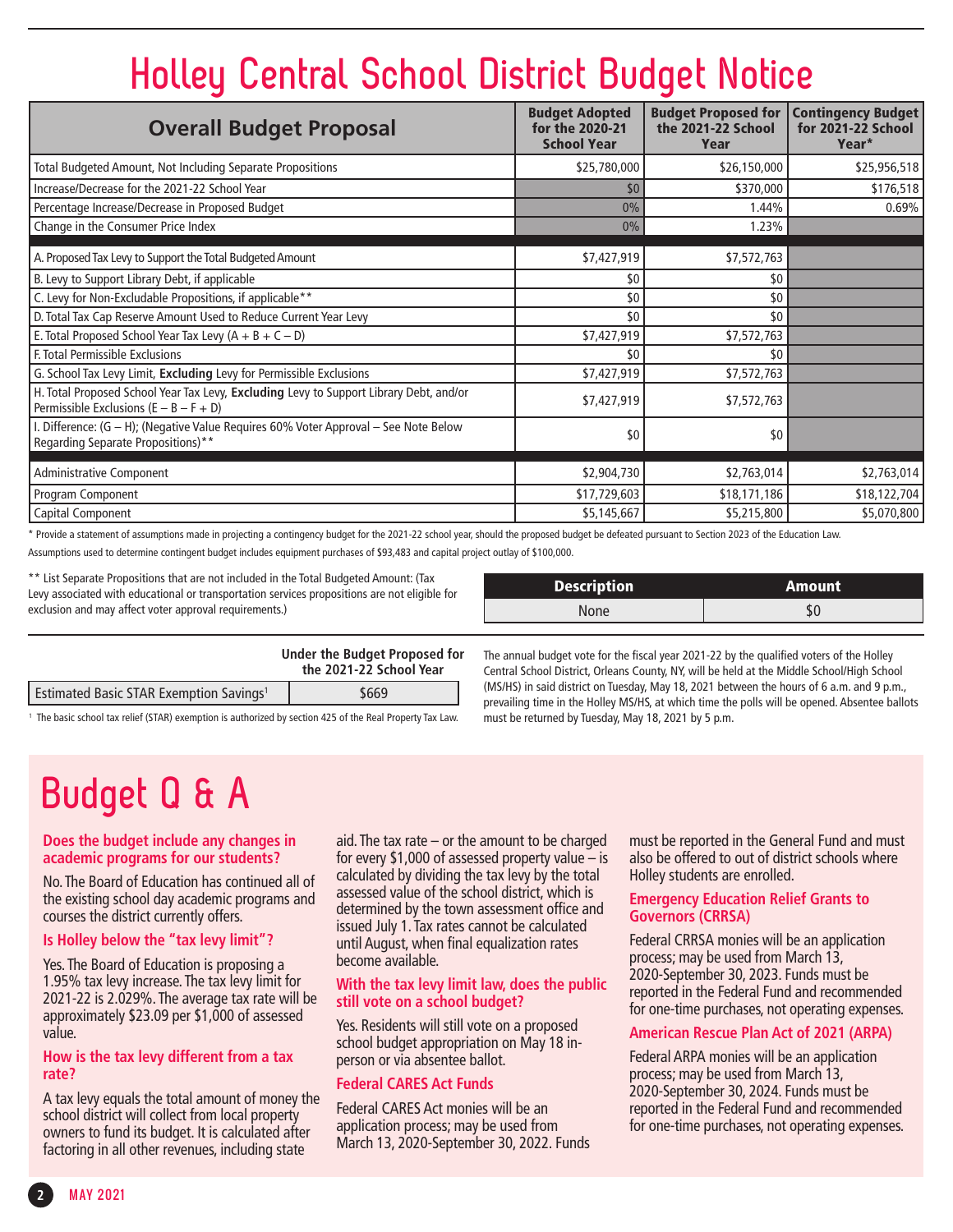# **2021-22 Property Tax Report Card**

|                                                                                                                                                                  | <b>Budgeted</b><br>2020-21 (A) | <b>Proposed</b><br><b>Budget 2021-22 (B)</b> | <b>Percent Change</b><br>(C) |
|------------------------------------------------------------------------------------------------------------------------------------------------------------------|--------------------------------|----------------------------------------------|------------------------------|
| Total Budgeted Amount, not Including Separate Propositions                                                                                                       | \$25,780,000                   | \$26,150,000                                 | 1.44%                        |
| A. Proposed Tax Levy to Support the Total Budgeted Amount <sup>1</sup>                                                                                           | \$7,427,919                    | \$7,572,763                                  |                              |
| B. Tax Levy to Support Library Debt, if applicable                                                                                                               | \$0                            | \$0                                          |                              |
| C. Tax Levy for Non-Excludable Propositions, if applicable <sup>2</sup>                                                                                          | \$0                            | 50 <sup>1</sup>                              |                              |
| D. Total Tax Cap Reserve Amount Used to Reduce Current Year Levy, if applicable                                                                                  | \$0                            | 50 <sup>1</sup>                              |                              |
| E. Total Proposed School Year Tax Levy $(A + B + C - D)$                                                                                                         | \$7,427,919                    | \$7,572,763                                  | 1.95%                        |
| F. Permissible Exclusions to the School Tax Levy Limit                                                                                                           | \$0                            | 50 <sup>1</sup>                              |                              |
| G. School Tax Levy Limit, Excluding Levy for Permissible Exclusions <sup>3</sup>                                                                                 | \$7,427,919                    | \$7,572,763                                  |                              |
| H. Total Proposed Tax Levy for School Purposes, Excluding Permissible Exclusions and Levy for<br>Library Debt, Plus Prior Year Tax Cap Reserve $(E - B - F + D)$ | \$7,427,919                    | \$7,572,763                                  |                              |
| Difference: $(G - H)$ ; (negative value requires 60% voter approval) <sup>2</sup>                                                                                | \$0                            | 50 <sup>1</sup>                              |                              |
| l Public School Enrollment                                                                                                                                       | 976                            | 975                                          | $-0.10%$                     |
| l Consumer Price Index                                                                                                                                           |                                |                                              | 1.23%                        |

Include any prior year reserve for excess tax levy, including interest.

Tax levy associated with educational or transportation services propositions are not eligible for exclusion under the School Tax Levy Limit and may affect voter approval requirements.

<sup>3</sup> For 2021-22, includes any carryover from 2020-21 and excludes any tax levy for library debt or prior year reserve for excess tax levy, including interest.

|                                                                     | <b>Actual 2020-21 (D)</b> | <b>Estimated 2021-22 (E)</b> |
|---------------------------------------------------------------------|---------------------------|------------------------------|
| Adjusted Restricted Fund Balance                                    | \$4,432,742               | \$4,456,604                  |
| Assigned Appropriated Fund Balance                                  | \$988,662                 | \$950,000                    |
| Adjusted Unrestricted Fund Balance                                  | \$1,031,200               | \$1,046,000                  |
| Adjusted Unrestricted Fund Balance as a Percent of the Total Budget | 4.0%                      | $4.0\%$                      |

### **Schedule of Reserve Funds**

| <b>Reserve Type</b>                                 | <b>Reserve</b><br><b>Name</b>        | <b>Reserve</b><br><b>Description</b>                                                                                       | 3/31/21<br><b>Actual</b><br><b>Balance</b> | 6/30/21<br><b>Estimated</b><br><b>Ending</b><br><b>Balance</b> | <b>Intended Use</b><br>of the Reserve<br>in the 2021-22<br><b>School Year</b> |
|-----------------------------------------------------|--------------------------------------|----------------------------------------------------------------------------------------------------------------------------|--------------------------------------------|----------------------------------------------------------------|-------------------------------------------------------------------------------|
| Capital                                             |                                      | For the cost of any object or purpose for<br>which bonds may be issued.                                                    |                                            |                                                                |                                                                               |
| Repair                                              | Reserve for Repair                   | For the cost of repairs to capital improvements or equipment.                                                              | \$275,049                                  | \$275,049                                                      | No Intended Use                                                               |
| <b>Workers' Compensation</b>                        | Reserve for Workers'<br>Compensation | For self-insured Workers' Compensation and benefits.                                                                       | \$872,567                                  | \$761,567                                                      | No Intended Use                                                               |
| Unemployment Insurance                              | Reserve for<br>Unemployment          | For reimbursement to the State Unemployment Insurance<br>Fund.                                                             | \$711.697                                  | \$696,697                                                      | No Intended Use                                                               |
| <b>Reserve for Tax Reduction</b>                    |                                      | For the gradual use of the proceeds of the sale of school<br>district real property.                                       |                                            |                                                                |                                                                               |
| <b>Mandatory Reserve</b><br>for Debt Service        | <b>Reserve for Debt</b>              | For the proceeds from the sale of district capital assets or<br>improvement, restricted to debt service.                   | \$362,349                                  | \$362,349                                                      | No Intended Use                                                               |
| Insurance                                           | Reserve for Insurance                | For liability, casualty and other types of uninsured losses.                                                               | \$247,962                                  | \$247,962                                                      | No Intended Use                                                               |
| <b>Property Loss</b>                                |                                      | To cover property loss.                                                                                                    |                                            |                                                                |                                                                               |
| Liability                                           |                                      | To cover incurred liability claims.                                                                                        |                                            |                                                                |                                                                               |
| <b>Tax Certiorari</b>                               | Reserve for Tax<br>Certiorari        | For tax certiorari settlements.                                                                                            | \$6,799                                    | \$6,799                                                        | No Intended Use                                                               |
| Reserve for Insurance<br><b>Recoveries</b>          |                                      | For unexpended proceeds of insurance<br>recoveries at fiscal year-end.                                                     |                                            |                                                                |                                                                               |
| <b>Employee Benefit</b><br><b>Accrued Liability</b> | <b>Reserve for EBLAR</b>             | For accrued "employee benefits" due to<br>employees upon termination of service.                                           | \$929,717                                  | \$929,717                                                      | No Intended Use                                                               |
| <b>Retirement Contribution</b>                      | Reserve for<br>Retirement            | For employer retirement contributions to the State and Local<br>Employees' Retirement System.                              | \$1,026,602                                | \$1,026,602                                                    | No Intended Use                                                               |
| Reserve for<br><b>Uncollected Taxes</b>             |                                      | For unpaid taxes due certain city school districts not<br>reimbursed by their city/county until the following fiscal year. |                                            |                                                                |                                                                               |
| Single Other Reserve                                |                                      |                                                                                                                            |                                            |                                                                |                                                                               |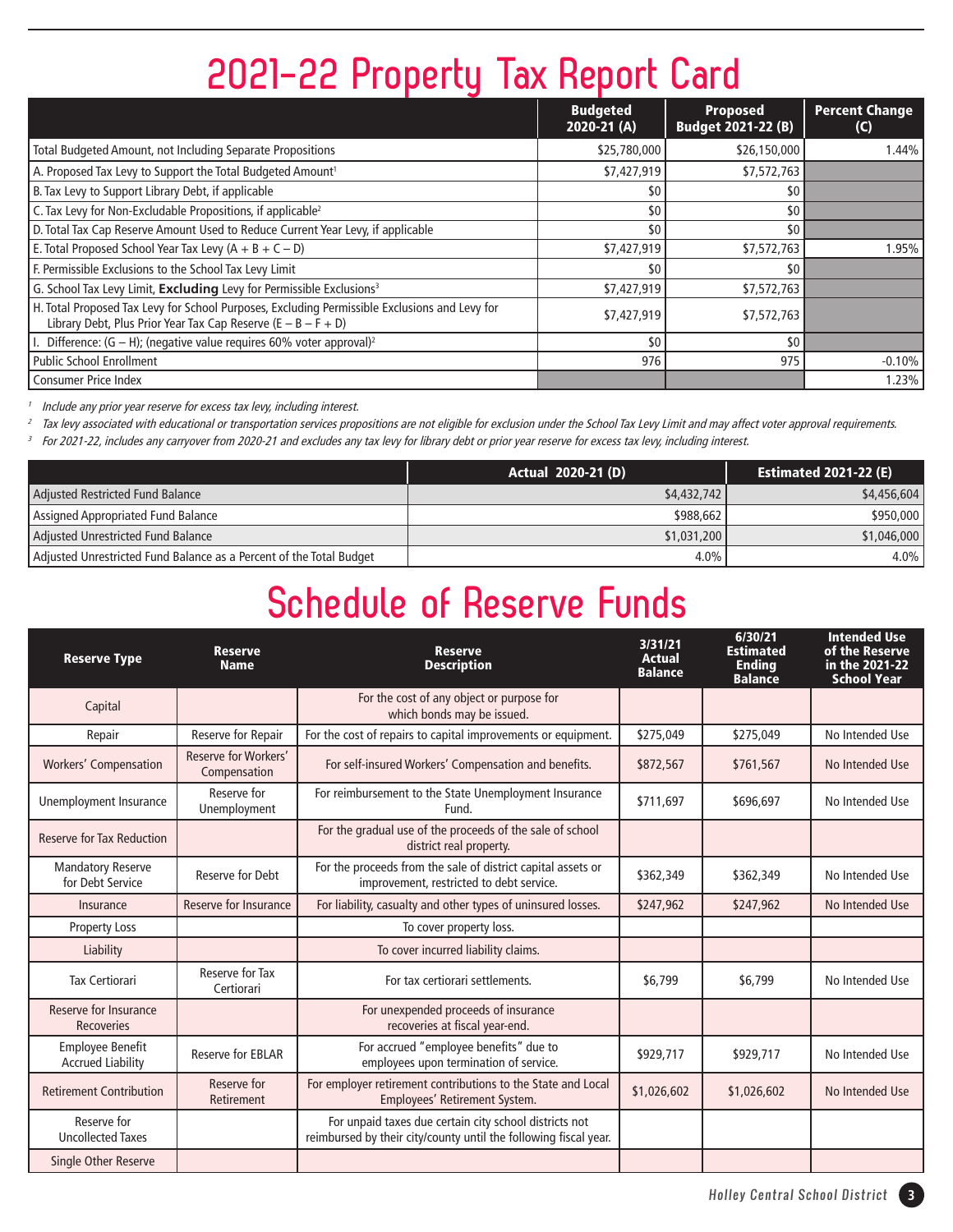# **Proposed Expenditures**

| 2019-20                                                                                                                                                                                                                                                                                                                                     | 2020-21      | 2021-22      | % of Budget |  |  |  |  |
|---------------------------------------------------------------------------------------------------------------------------------------------------------------------------------------------------------------------------------------------------------------------------------------------------------------------------------------------|--------------|--------------|-------------|--|--|--|--|
| \$11,776,950                                                                                                                                                                                                                                                                                                                                | \$11,905,074 | \$11,808,343 | 45.16%      |  |  |  |  |
| Includes: Pre-K-12 instructional program, supervision, curriculum development, BOCES, special education programs, occupational education, interscholastic athletics,<br>co-curricular programs, health services, library media, computer instruction and pupil personnel services                                                           |              |              |             |  |  |  |  |
| \$6,259,976                                                                                                                                                                                                                                                                                                                                 | \$6,305,421  | \$6,403,615  | 24.49%      |  |  |  |  |
| Includes: employee retirement systems, health insurance, unemployment insurance, Social Security and Workers' Compensation                                                                                                                                                                                                                  |              |              |             |  |  |  |  |
| \$3,378,935                                                                                                                                                                                                                                                                                                                                 | \$3,348,134  | \$3,663,066  | 14.00%      |  |  |  |  |
| Includes: legal services, personnel, insurance, school board, refund on property tax, BOCES, administrative charges, administrative and financial services, public<br>information, central data processing and auditing                                                                                                                     |              |              |             |  |  |  |  |
| \$1,306,167                                                                                                                                                                                                                                                                                                                                 | \$1,210,133  | \$1,284,583  | 4.91%       |  |  |  |  |
| Includes: transportation to public and non-public schools, vocational schools, educational field and athletic trips, and transportation of special education children,<br>which totals over 380,000 miles. Buses are owned, managed and maintained by the district. Bus inspections are controlled by the NYS Department of Transportation. |              |              |             |  |  |  |  |
| \$3,052,972                                                                                                                                                                                                                                                                                                                                 | \$3,006,238  | \$2,987,893  | 11.43%      |  |  |  |  |
| Includes: principal and interest payment on debt for district buses and building reconstruction projects                                                                                                                                                                                                                                    |              |              |             |  |  |  |  |
| \$5,000                                                                                                                                                                                                                                                                                                                                     | \$5,000      | \$2,500      | 0.01%       |  |  |  |  |
| Includes: community recreational programs                                                                                                                                                                                                                                                                                                   |              |              |             |  |  |  |  |
| \$25,780,000                                                                                                                                                                                                                                                                                                                                | \$25,780,000 | \$26,150,000 | <b>100%</b> |  |  |  |  |
|                                                                                                                                                                                                                                                                                                                                             |              |              |             |  |  |  |  |

# **Estimated Revenues**

|                                                                                                                                                               | 2019-20      | 2020-21      | 2021-22      | % of Budget |  |  |
|---------------------------------------------------------------------------------------------------------------------------------------------------------------|--------------|--------------|--------------|-------------|--|--|
| <b>STATE &amp; FEDERAL AID</b>                                                                                                                                | \$17,236,868 | \$16,908,535 | \$17,176,864 | 65.69%      |  |  |
| Includes: various categories of state aid - general operating, transportation, building, special education, instructional materials, BOCES                    |              |              |              |             |  |  |
| <b>OTHER REVENUES</b>                                                                                                                                         | \$367,287    | \$352,546    | \$450,373    | 1.72%       |  |  |
| Includes: payments in lieu of taxes (PILOTS), interest, tuitions, rental charges, insurance recoveries, refund of prior year expenses and interfund transfers |              |              |              |             |  |  |
| <b>PROPERTY TAX LEVY/STAR</b>                                                                                                                                 | \$7,285,845  | \$7,427,919  | \$7,572,763  | 28.96%      |  |  |
| Includes: property taxes collected as well as STAR payments received from New York State                                                                      |              |              |              |             |  |  |
| <b>APPROPRIATED FUND BALANCE</b>                                                                                                                              | \$890,000    | \$1,091,000  | \$950,000    | 3.63%       |  |  |
| Includes: excess balance of funds from prior year toward new budget                                                                                           |              |              |              |             |  |  |
| <b>TOTAL ESTIMATED REVENUES</b>                                                                                                                               | \$25,780,000 | \$25,780,000 | \$26,150,000 | 100%        |  |  |
|                                                                                                                                                               |              |              |              |             |  |  |

### **2021-22 Proposed Expenditures**



### **2021-22 Estimated Revenues**

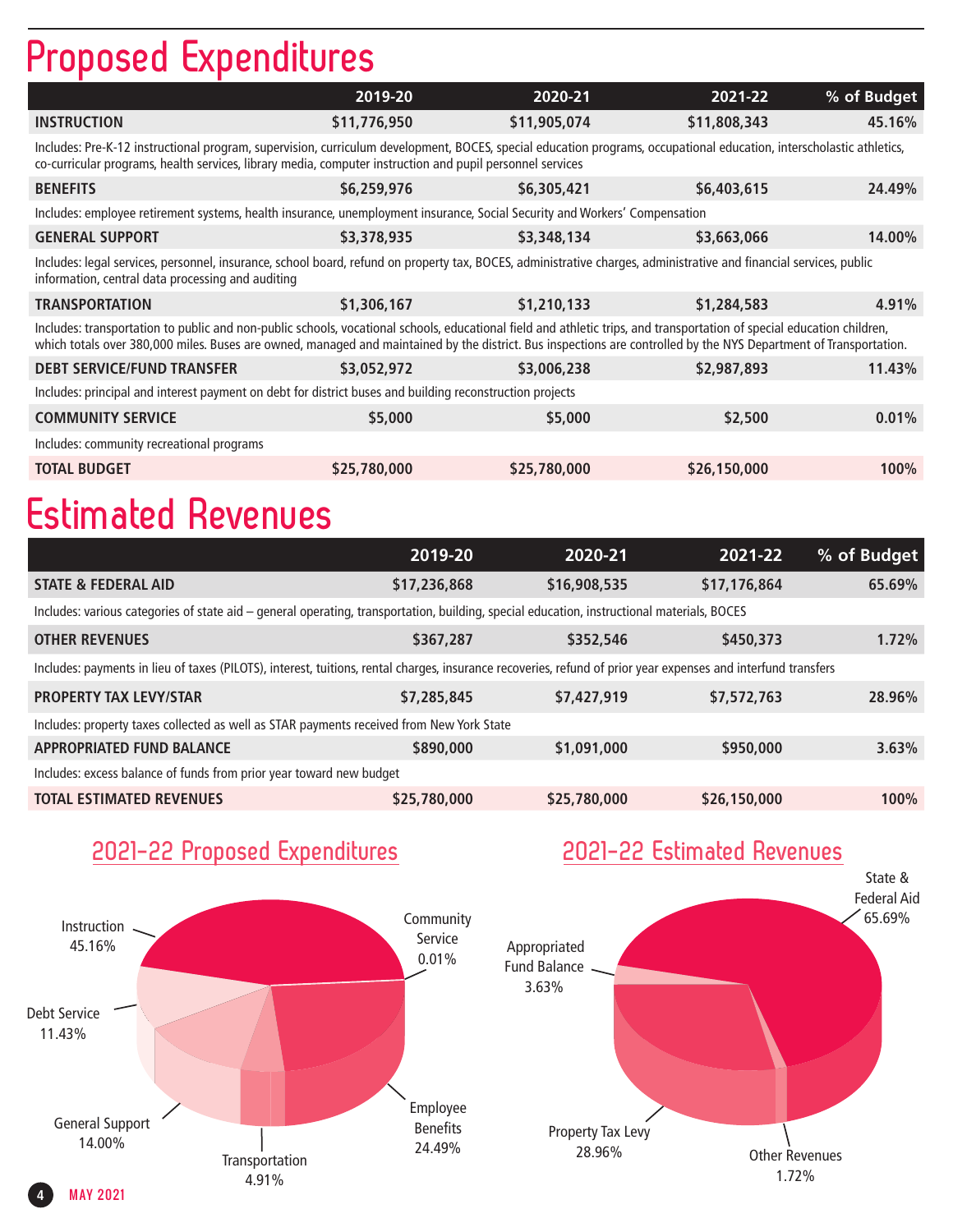# **Budget Expenditures**

### **Total Budget \$26,150,000**

### Administrative Component: \$2,763,014 Percentage of Budget: 10.57%

Provides overall general support and management activities including: employee benefits for administrative and clerical support staff, costs for administration and supervision of the district's two schools, staff development, Business Office operations, and Central Administration.

### Program Component: \$18,171,186 Percentage of Budget: 69.49%

Provides funding for the instruction of and educational support services for the District's 975 students. The program component also includes funds for: transporting students in and out of district daily, instructional programming, and general and special education, including salaries and benefits.

### Capital Component: \$5,215,800 Percentage of Budget: 19.94%

Provides funds for maintaining two schools and surrounding property, utility services, debt service payments, and benefits for maintenance and custodial staff.

### **Proposed 2021-22 Three-Part Budget**



### **Current 2020-21 Three-Part Budget**



## **Holley Community Free Library Proposed 2021 Budget**

2020 was a year unlike any we have ever experienced, but even amidst the pandemic, your library has been there for you. Library Director Sandy Shaw and the Library Board developed policies and procedures that not only would ensure the safety and well-being of the community and library staff, but also would ensure that the community would have access to library materials and the Internet, all within the guidelines set by New York State (NYS) and the Center for Disease Control.

The library was only closed completely for 11 weeks during NYS Pause. For the remainder of the pandemic, staff temperatures were taken, and all materials and the library facility were rigorously sanitized. When it was not possible to have patrons enter the facility, Mrs. Shaw and the staff set up procedures whereby community members could call, text or request library materials online, and then have them bagged for pick-up in the library foyer or delivered. Copying and faxing were also allowed. The library itself is a hot spot, and people who needed access to the Internet were able to do so 24/7 from outside the library for schoolwork or personal needs. In August, Children's Librarian Miss Grace accepted a position at another library, and Miss Felicia was hired as the new Children's Librarian. She immediately started a series of virtual story hours, projects and activities that have been accessed by numerous families.

Adding to the chaos of the pandemic was the fact that a wall in the children's room crumbled,

received a temporary patch, and needed to be repaired. The Community Free Library received a highly competitive grant of \$75,000, which when combined with funds from the library's capital fund, ensured that the work on the wall could be done, and energy-efficient lighting and a handicap accessible door could also be installed, **all at no cost to the community**.

We are ready with goals and ideas for 2021 to continue and expand library services to the Holley community and our service area. Your library:

- Provides a friendly, fun, open, attractive space for young and old.
- Is a connection between the community and the outside world.
- Is a place to explore and enjoy with your family.
- Is a safe place to study.
- Has access to subscription databases.
- Has equitable access to computers and other forms of technology.
- Has many children's story times.
- Has summer reading programs for children and young adults.
- Has adult/young adult programs.
- Has a library website that offers 24/7 access to an online catalog and selected electronic resources and databases, such as SORA, Hoopla and Overdrive.
- Borrows materials and resources from other public libraries.
- Has recommendations for books suited to interests.
- Has consistently written grants for large projects.
- Received a NYS grant of \$75,000 to fix walls, upgrade electric and install power doors.
- Will deliver materials to homes and upkeep the mini library in Holley Gardens.
- Will assist you with any computer, e-reader or tablet question; we are here to help.
- Provides a meeting space for groups such as Boy Scouts and Girl Scouts.
- Is upgrading our technology so that we have MP3 players, in addition to puzzles and games.
- Has upgraded its homeschool collection, and has many contacts to companies such as Teacher Geek and its STEAM products.
- Is always ready for librarians to respond to requests to conduct programs for groups/clubs/ meetings; we can explain how important libraries are to our community.

On May 18, Proposition 3 in the budget vote is \$189,287, a 3% increase over the previous year's budget. The largest part of the budget is staff salaries, as we continue to include funding to bring staff salaries up to minimum wage. In trying to keep the budget reasonable, cuts were made in many areas, but not in those providing service to the community.

If you have any questions, feel free to call Library Director Sandy Shaw at 638-6987 or contact Board President Barb Lehning.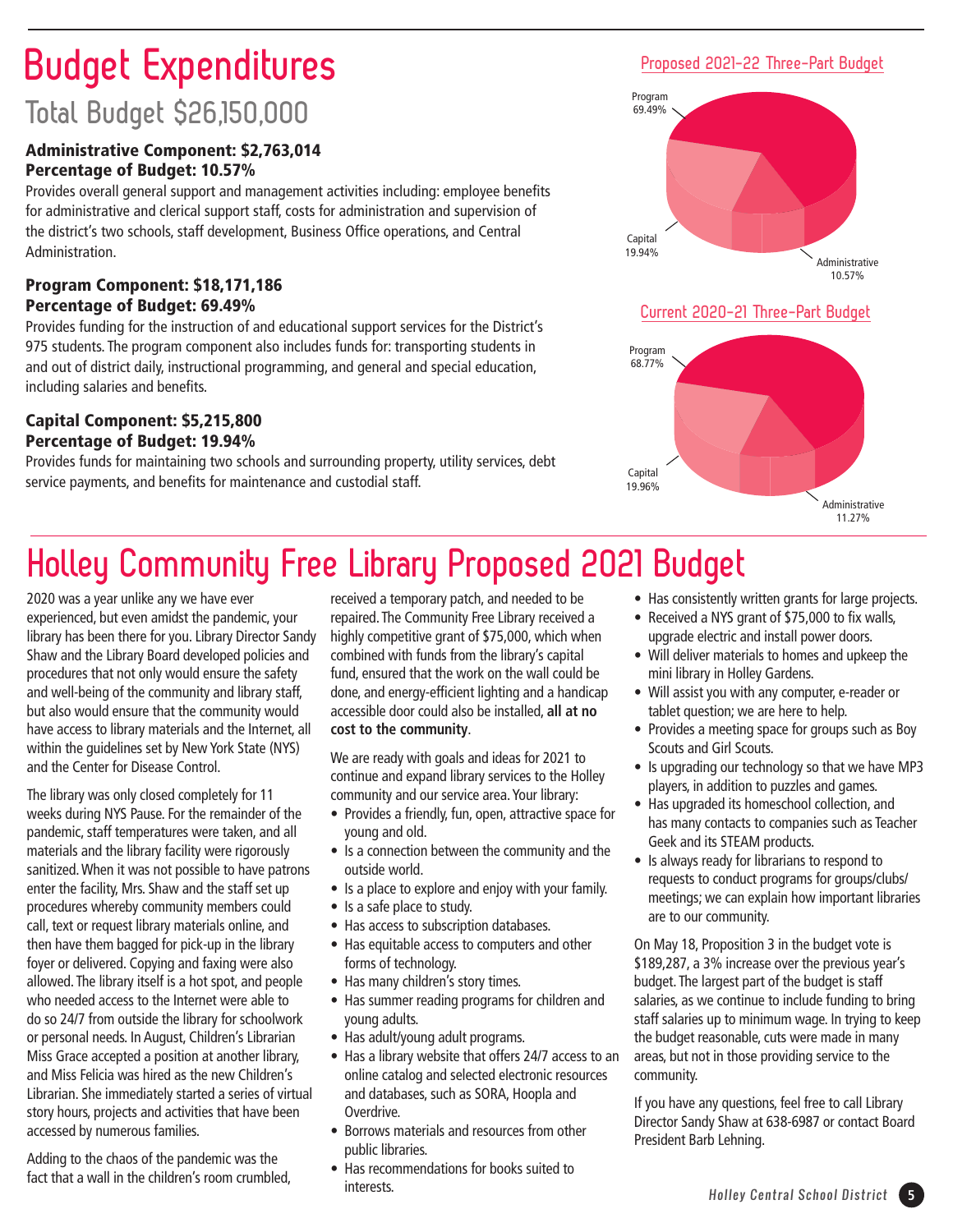# **Board of Education Candidates**

Residents will be asked to elect four members to the Board of Education (BOE). The three candidates receiving the highest number of votes will each be elected to a three-year term, beginning July 1, 2021. The seats are now occupied by Melissa Ierlan, Mark Porter and Anne Smith. The candidate receiving the fourth highest number of votes will be elected to complete the remainder of John Heise's term, effective immediately, which expires on June 30, 2022.

Seven individuals have submitted candidate petitions. You may also write in candidate's names, but in no case can you vote for more than four candidates in total.

**The following candidates have submitted petitions and will appear on the ballot: Brian McKeon, Jennifer L. Verhagen, Nancy M. MacPhee, Tracy Van Ameron, Michelle Hodge, Anne Smith and Salvatore De Luca Jr. Below are their answers to the question: What motivates you to run for the Holley Board of Education?** 



#### **Brian McKeon** Potential. Accountability. Passion.

What motivates me to run for this position is potential. I want

our students to pursue and fulfill their potential, and quite honestly, I am still trying to fulfill my own potential. That process should not end.

The student body is not homogenous, we need to see the forest for the trees. Some students need more help than others to tap their skills and talents. Each child has parents who worry for them, root for them and want them to succeed, but they may not have the time or resources to stimulate them. Our job is to provide an array of learning opportunities as they near graduation, to help uncover and identify these talents, and show students career paths that match their skills. The jobs of tomorrow will be more competitive and require more sophisticated skills than previous generations. Our students need to be aware of what awaits them and prepared for their next steps after graduation.

Accountability is essential. My goal would be to help ensure that taxpayers are getting a good return on their investment. That we are spending money wisely on programs that prepare students to go on to higher education or find gainful employment after high school to become active, contributing members of society. I want to be able to give a positive answer to the question, "Are we producing students who are prepared for the real world?" I would like to build on programs that focus on the business of being a head of household, managing personal finance, homeownership, entrepreneurship, interpersonal skills, and other practical life skills that many do not grasp in high school.

I have a passion for guiding and encouraging young people and helping them to see their path forward. As a father of two Holley high school students, I have a vested interest in seeing our district provide our children with a highquality educational experience. As a taxpayer, I want to ensure our money is spent sensibly toward that end. As a Rotarian, I have been involved with Holley Schools and understand the needs of our district and how important it is that our educational experience be as meaningful as possible, as many students enter the workforce upon graduation.

I have always been impressed with the faculty, staff, and administration at Holley Central Schools, and I am not seeking to help with a sledgehammer. I feel that my personal and professional experiences have given me a perspective and a voice, and I am willing to share that and to help find ways to get the best possible outcomes for every student, because a rising tide floats all boats.



### **Jennifer L. Verhagen**

I am interested in running for Holley Board of Education as I am committed to my own children and those in this community. We have experienced a time like no other this past year, and I feel that my life experiences, professional and personal, will assist me in putting my best foot forward in the continued positive

growth of our school district.

In raising my own children over the past 27 years, it has become so very apparent at how different they are, including their needs, learning capabilities and more. I have been heavily involved in their education, and I wish to share those experiences in a positive manner. The Board truly would be an outlet for just that.

I am committed to sharing, learning, growing and doing what is best for the ever-changing youth in this community. Thank you.

### **Nancy M. MacPhee**



I am running for the Holley School Board because I believe that education is essential. I am confident I can make a real difference by representing the public and giving a voice for the community. Educating our youth directly impacts their future and the future of our communities, county and nation. As we

are working through the current situation, the Holley School District has faced several new challenges, and these will continue throughout the year. This is going to require commitment and great leadership from the Board that I would be honored to be associated with. As the Key Bank Branch Manager in Albion, and with my professional background, I feel I can help navigate through these critical times. I am committed to listening first, being thoughtful and respectful, and building a strong partnership to support the well-being of our students, faculty and families in the district. A community is only as strong as its school. Please consider electing me to the School Board.

### **Tracy Van Ameron**



I am running for the Holley Board of Education first and foremost for our children, and secondly, for the pride I feel for our small, close-knit community. As a parent of three very different children, I have found myself invested in many aspects of education, including general education, accelerated programs,

special education, career and technical education, arts, music, and sports. I have learned a tremendous amount through my children's struggles and successes by being involved in their education, and I feel I can bring value to the Board through these experiences. I will do my best to see every child is enabled to reach their full potential by getting the best possible education we can offer. Our children are our future, and without investing in them, we are not investing in the future of our community.

I have been involved in multiple school committees to provide insight and value to our schools in a way that allows the school to grow and better serve our children. I would be honored to continue to contribute to HCSD and the community as a member of the Holley Board of Education. Thank you for your consideration.

### **Michelle Hodge**



The late Board member and community leader, John Heise, gave selflessly to our school district and our community. His passion for our town inspires me to be a better person, a more involved person.

I grew up in Holley. I graduated from Holley High School, as did my oldest son. My younger son attends Holley Elementary School. I am invested in our school and our community.

I want to ensure that current and future Holley students have the same strong network of support and opportunity they have always had.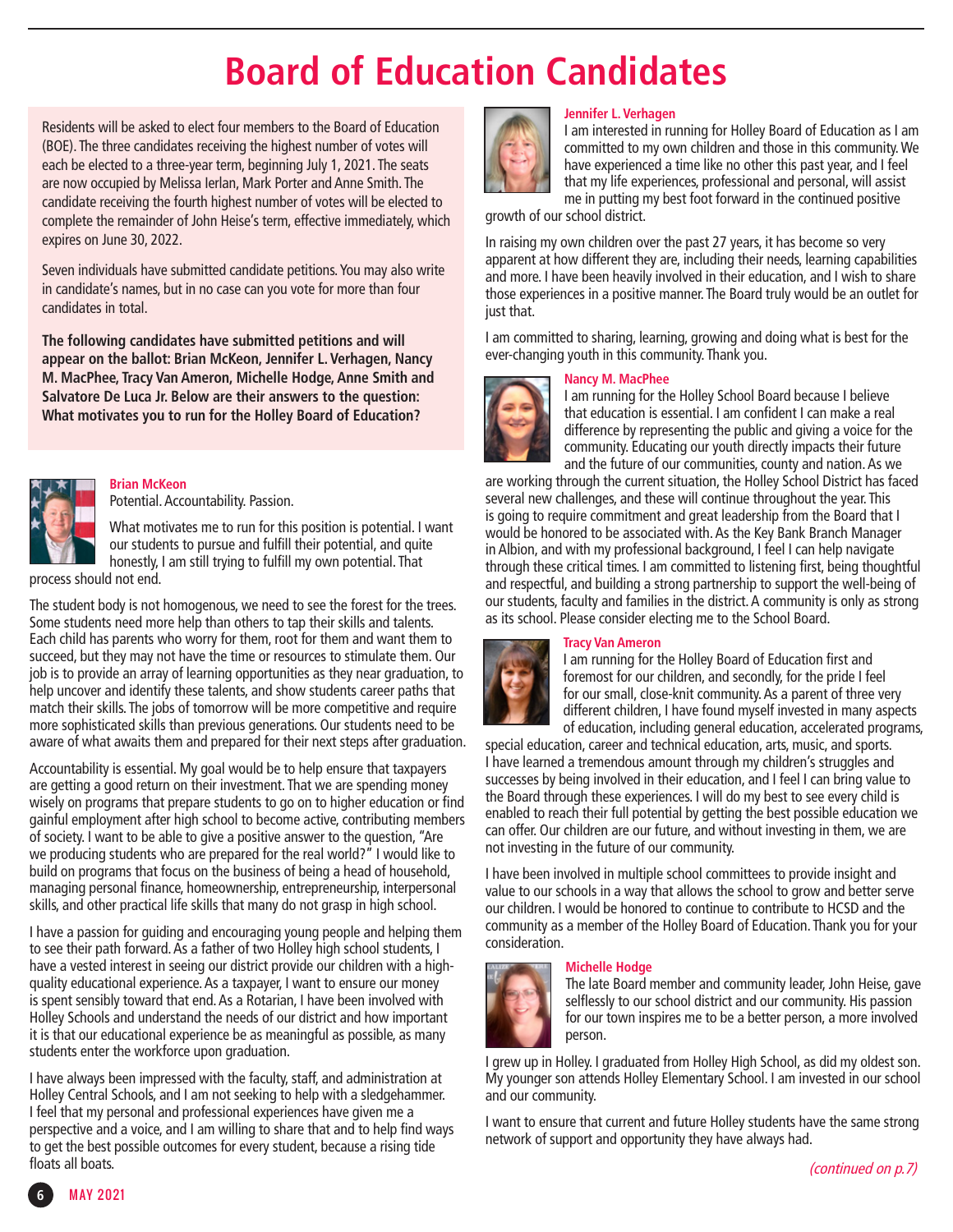### (continued from p.6)



#### **Anne Smith**

As a person who has lived and worked in Holley for over 30 years, I feel a strong sense of commitment and dedication to our community. I have a long-term investment in the success of our students. This past year has brought many frustrations and educational challenges to all concerned, and

the ramifications of these many months of remote and hybrid learning will extend into the foreseeable future. I believe my experience in education will be extremely beneficial as we transition back into more in-person learning. As a retiree, I also understand the importance of fiscal responsibility as we move forward. During my time on the Board, I have enjoyed attending games, concerts and many different school activities. I also value the honest conversations I have had with students, parents, teachers and taxpayers. I have listened to your thoughts and concerns, and tried to find answers to your questions. It has been my privilege to represent you on the Board, and if re-elected, I will continue to advocate for the best possible programs at reasonable costs.



#### **Salvatore De Luca Jr.**

As a life-long resident of Holley, I have great pride and passion for our community and school district. My experience serving on the BOE from 2011-17 was both rewarding and eye-opening. During that time, so much was done to improve our schools and grounds! I began my involvement in the

largest capital project in recent years as a community member volunteer on the Facilities Committee. Then, as a Board member, I was instrumental in the project from beginning to completion. I continue to be passionate about the look and feel of the schools and their grounds. I want it to be a showcase of the pride that Holley feels, and I will continue to strive for improvements in this area. I have experience as a Board member, not only on the Facilities Committee, but also on the District Health and Safety Committee, and the District Technology Committee.

I believe a School Board member should be visible, available and involved in the school community. Many difficult decisions are made by the BOE, and those decisions have to be influenced by community input. I have dedicated my time to being a very active community member, and I attend as many school events as possible. Even though I have not been a BOE member since 2017, my involvement with the school district has not waivered. I continue to volunteer, including daily food distribution during the Spring 2020 school closure, attend meetings and be active with extracurricular activities. I do my best to listen carefully, ask questions and seek out accurate answers. I believe that every stakeholder in the Holley Central School District (HCSD) needs to be held accountable for their role in educating our students, and I want to be part of that mission. Having been actively involved in the school budget process for many years, I understand the need for balance. We must be financially responsible to our taxpayers while providing HCSD students with the best educational and extracurricular opportunities available. I have and will continue to search for resources to improve all aspects of learning in our schools; from the newest and most advanced technology and tools, to services and materials, so that our taxpayers can continue to see the growth and improvement that their tax dollars provide.

There is no greater responsibility than the education of our youth. I am dedicated to that cause. Holley Strong!



### **Propositions**

The wording that appears below is what voters will see on the ballot on Tuesday, May 18. Please take the time to review this information so that the language is familiar when you get to the polls on May 18.

### **PROPOSITION NO. 1**

#### **Annual District Budget \$26,150,000**

Shall the following resolution be adopted, to wit:

"Resolved, that the budget for the Holley Central School District (the "District") for the fiscal year commencing July 1, 2021 and ending June 30, 2022, as presented by the Board of Education of the District, is hereby approved and adopted, and the required funds therefor are hereby appropriated from the necessary real property taxes."

### **PROPOSITION NO. 2**

#### **Authorizing Purchase of Replacement School Buses**

Shall the following resolution be adopted, to wit:

"Resolved, that the Board of Education of Holley Central School District be authorized to purchase replacement school buses at an aggregate estimated maximum cost of \$318,000, with the cost thereof to be raised by the levy of a tax upon the taxable real property of the School District, to be collected in annual installments and partially offset by state aid, and in anticipation of such tax, such debt obligations of the School District as may be necessary (including obligations in the form of lease/purchase or installment purchase contracts having a term of not more than five years), not to exceed such estimated maximum cost, shall be issued."

### **PROPOSITION NO. 3**

**Support Of Community Free Library, Holley, NY** 

**Shall the following resolution be adopted, to wit:** 

"Resolved that the Board of Education of Holley Central School District, pursuant to Section 259 of the Education Law of the State of New York, be authorized and empowered to raise the sum of \$189,287 during the 2021- 22 school year, to be used in support of the maintenance and operations of the Community Free Library, Holley, NY, said sum to be in addition to the funds to be raised to meet the estimated expenditures of the School District in the form commonly known as the school district budget."

### **VOTE FOR FOUR BOARD MEMBER CANDIDATES**

- (Write-in votes are allowed)
- \_\_\_\_ Brian McKeon
- \_\_\_\_ Jennifer L. Verhagen
- Nancy M. MacPhee
- \_\_\_\_ Tracy Van Ameron \_\_\_\_ Michelle Hodge
- \_\_\_\_ Anne Smith
- Salvatore De Luca Jr.
- write-in vote